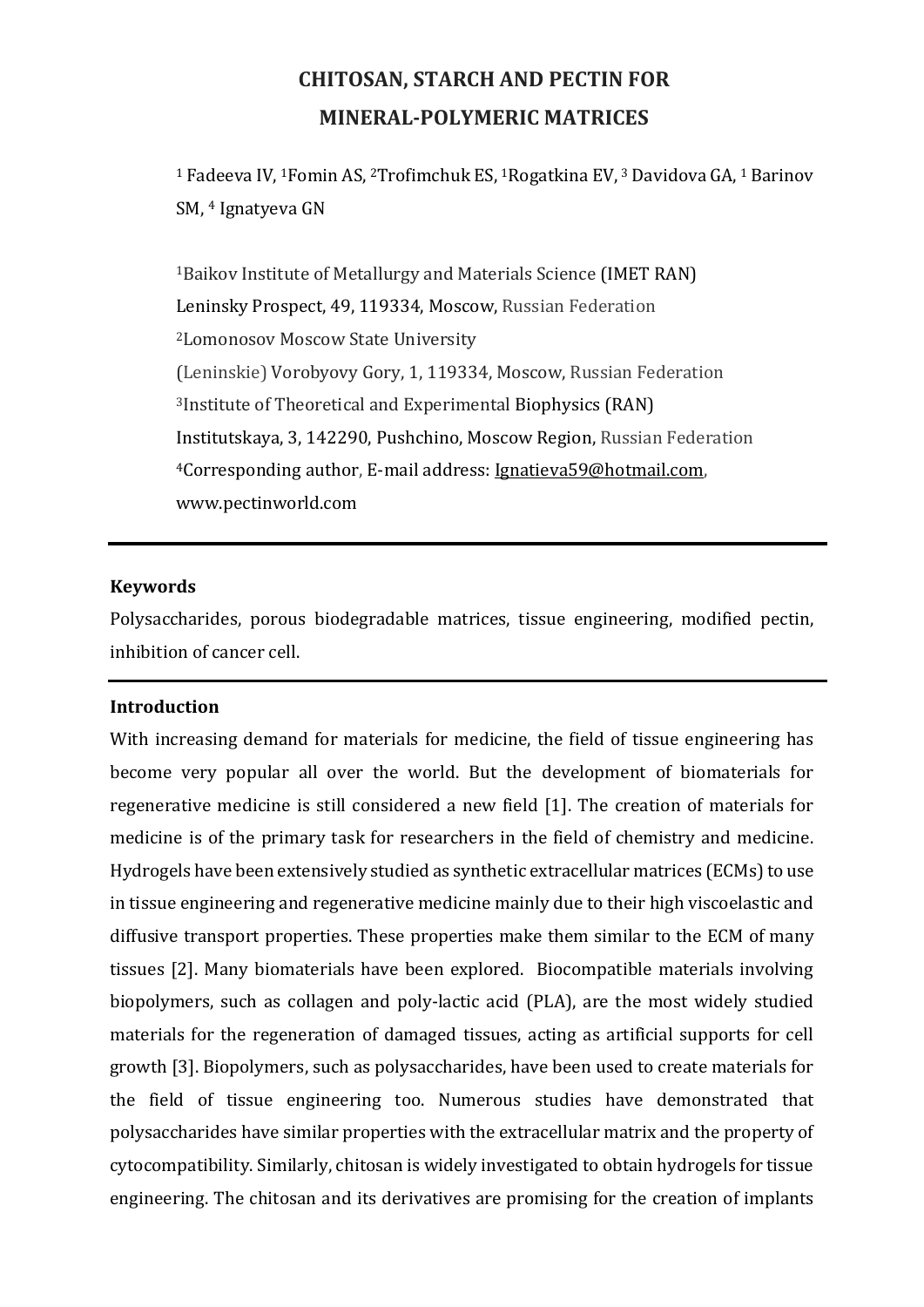and carriers of medicines such as gels, films, fibers, sponges and other forms of matrix, due to its ability to form films, fibers and due to its unique sorption and complexing properties [4]. It may be useful in medicine, for example, in bandages to reduce bleeding and as an antibacterial agent; it can also be used to help deliver drugs through the skin. Based on recent works, researchers are actively studying porous biodegradable matrices for their application in the tissue engineering. The use of natural/bio fiber reinforced composites has rapidly expanded due to the availability of such renewable resources, for use as reinforcing composites [5, 6]. The Chitosan has significant disadvantages, for example, a relatively low rate of resorption in the body, as well as a poor elasticity of sponges and films, so it is difficult to use in the medicine. It is recognized that one of the methods to eliminate these disadvantages is to use (chitosan blends) [4] a mixture of chitosan having more resorbed macromolecules. Some of studies have shown that calcium phosphate (CP) contributes to the healing of wounds.

The aim of our investigations was the study of mineral-polymer matrices based on the starch, chitosan and CP with different Ca/P ratios.

Some authors consider that the fast degradation rate is a relative property, as it is dependent on the aim of the study; it could be interesting for an application in which fast cell proliferation and production of the extracellular matrix are desirable. The results of the work show how versatile pectin hydrogels can be, and also how fast they can degrade without the need for extensive chemical modifications [7]. Considering the described benefits, it was proposed to use the pectin and modified pectin, as reinforcing composites with other biodegradable polymer matrices. Modified Pectin, modified citrus pectin, also known as MCP, has a reduced molecular weight compared to regular citrus pectin, a mostly linear homogalacturonanic chain, which are easily processed by the digestive system and absorbed into the bloodstream. [8] Scientists believe that MCP is working by inhibiting two key processes involved in cancer progression: angiogenesis and metastasis.[9,10] Modified pectins and nano-pectins being vary from the semi-crystalline to highly crystalline material and differ from the initial pectin by GE, MW [11]. The classification and properties of nanostructured materials and systems [12] essentially depend on the number of dimensions which lie within the nanometer range. The process ability of MCP, Nano-pectin is similar to conventional pectin-based polymers. Preliminary data suggests that modified pectin and nano-pectin are beneficial for nanostructured materials and systems and mineral-polymer matrices.

The other aim of our investigations was the study of structure changes by the production of modified pectins.